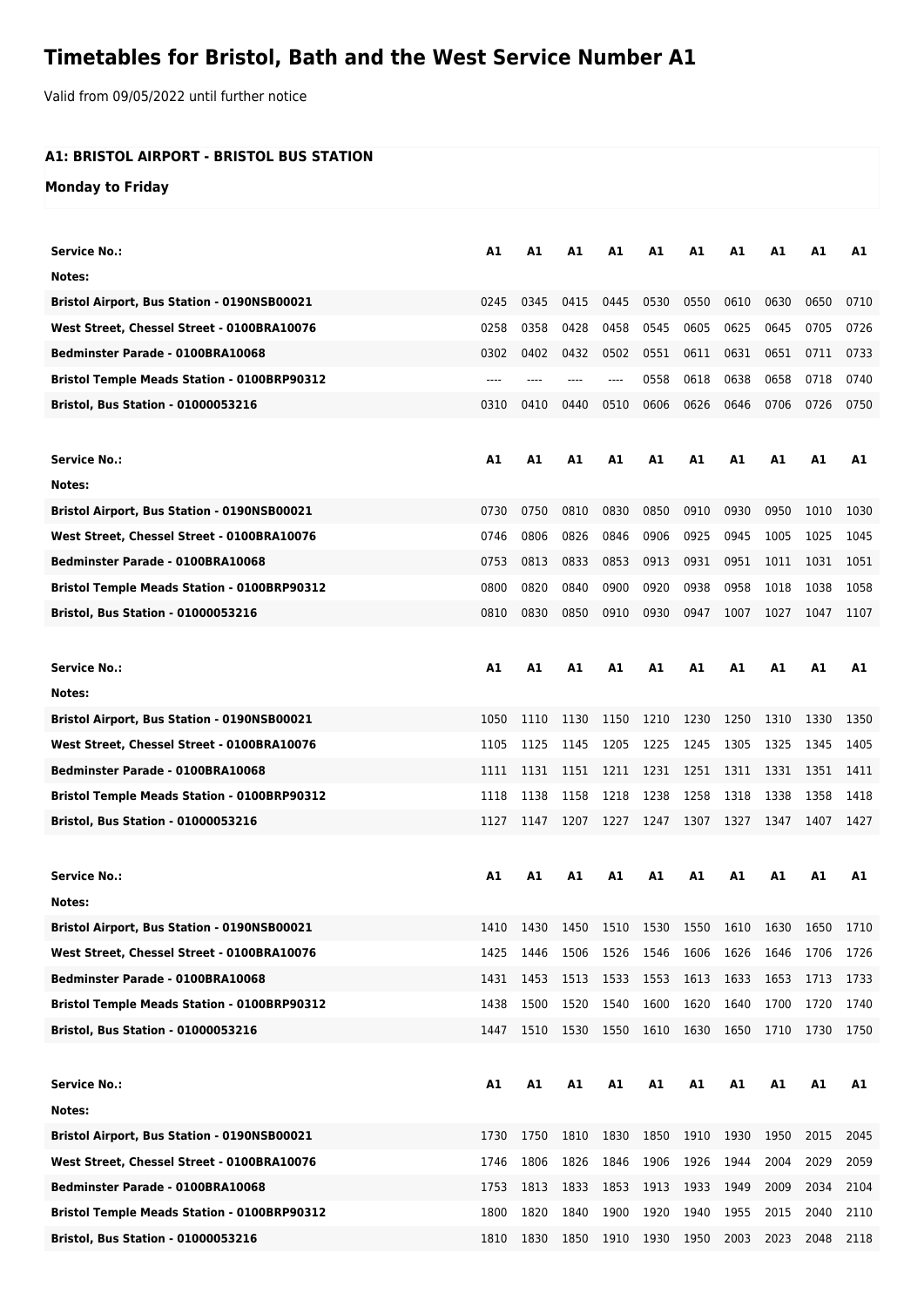| <b>Service No.:</b>                                | A1   | A1        | A1   | A1        | A1             | A1   | A1   | A1   | A1   |
|----------------------------------------------------|------|-----------|------|-----------|----------------|------|------|------|------|
| Notes:                                             |      |           |      |           |                |      |      |      |      |
| <b>Bristol Airport, Bus Station - 0190NSB00021</b> |      | 2115 2145 | 2215 |           | 2245 2315 2345 |      | 0015 | 0045 | 0145 |
| West Street, Chessel Street - 0100BRA10076         | 2129 | 2159      | 2229 | 2259      | 2329           | 2359 | 0028 | 0058 | 0158 |
| <b>Bedminster Parade - 0100BRA10068</b>            | 2134 | 2204      | 2234 | 2304 2334 |                | 0004 | 0032 | 0102 | 0202 |
| <b>Bristol Temple Meads Station - 0100BRP90312</b> | 2140 | 2210      | 2240 | 2310      | 2340           | 0010 |      |      |      |
| <b>Bristol, Bus Station - 01000053216</b>          | 2148 | 2218      | 2248 | 2318      | 2348           | 0018 | 0040 | 0110 | 0210 |

## **A1: BRISTOL BUS STATION - BRISTOL AIRPORT**

## **Monday to Friday**

| <b>Service No.:</b>                                | Α1   | Α1   | A1   | Α1   | А1   | A1   | Α1   | A1   | Α1   | Α1   |
|----------------------------------------------------|------|------|------|------|------|------|------|------|------|------|
| Notes:                                             |      |      |      |      |      |      |      |      |      |      |
| <b>Bristol, Bus Station - 01000053216</b>          | 0215 | 0315 | 0345 | 0415 | 0445 | 0500 | 0520 | 0540 | 0600 | 0620 |
| <b>Bristol Temple Meads Station - 0100BRP90312</b> | ---- | ---- |      | ---- | 0452 | 0507 | 0527 | 0547 | 0607 | 0627 |
| <b>Bedminster Parade - 0100BRA10065</b>            | 0221 | 0321 | 0351 | 0421 | 0457 | 0512 | 0532 | 0552 | 0612 | 0632 |
| West Street, Parson Street - 0100BRA10077          | 0226 | 0326 | 0356 | 0427 | 0503 | 0518 | 0538 | 0558 | 0618 | 0638 |
| Bristol Airport, Bus Station - 0190NSB00021        | 0240 | 0340 | 0410 | 0442 | 0518 | 0533 | 0553 | 0613 | 0633 | 0653 |
|                                                    |      |      |      |      |      |      |      |      |      |      |
| <b>Service No.:</b>                                | A1   | A1   | A1   | A1   | A1   | A1   | A1   | A1   | A1   | A1   |
| Notes:                                             |      |      |      |      |      |      |      |      |      |      |
| Bristol, Bus Station - 01000053216                 | 0640 | 0700 | 0720 | 0740 | 0800 | 0820 | 0840 | 0900 | 0920 | 0940 |
| <b>Bristol Temple Meads Station - 0100BRP90312</b> | 0647 | 0710 | 0730 | 0750 | 0810 | 0830 | 0850 | 0909 | 0929 | 0949 |
| <b>Bedminster Parade - 0100BRA10065</b>            | 0652 | 0717 | 0737 | 0757 | 0817 | 0837 | 0857 | 0915 | 0935 | 0955 |
| West Street, Parson Street - 0100BRA10077          | 0658 | 0724 | 0744 | 0804 | 0824 | 0844 | 0904 | 0922 | 0942 | 1002 |
| Bristol Airport, Bus Station - 0190NSB00021        | 0713 | 0740 | 0800 | 0820 | 0840 | 0900 | 0920 | 0937 | 0957 | 1017 |
|                                                    |      |      |      |      |      |      |      |      |      |      |
|                                                    |      |      |      |      |      |      |      |      |      |      |
| <b>Service No.:</b>                                | A1   | Α1   | A1   | A1   | А1   | A1   | A1   | Α1   | A1   | A1   |
| Notes:                                             |      |      |      |      |      |      |      |      |      |      |
| <b>Bristol, Bus Station - 01000053216</b>          | 1000 | 1020 | 1040 | 1100 | 1120 | 1140 | 1200 | 1220 | 1240 | 1300 |
| <b>Bristol Temple Meads Station - 0100BRP90312</b> | 1009 | 1029 | 1049 | 1109 | 1129 | 1149 | 1209 | 1229 | 1249 | 1309 |
| Bedminster Parade - 0100BRA10065                   | 1015 | 1035 | 1055 | 1115 | 1135 | 1155 | 1215 | 1235 | 1255 | 1315 |
| West Street, Parson Street - 0100BRA10077          | 1022 | 1042 | 1102 | 1122 | 1142 | 1202 | 1222 | 1242 | 1302 | 1322 |
| Bristol Airport, Bus Station - 0190NSB00021        | 1037 | 1057 | 1117 | 1137 | 1157 | 1217 | 1237 | 1257 | 1317 | 1337 |
|                                                    |      |      |      |      |      |      |      |      |      |      |
| <b>Service No.:</b>                                | A1   | A1   | A1   | Α1   | А1   | A1   | А1   | A1   | A1   | A1   |
| Notes:                                             |      |      |      |      |      |      |      |      |      |      |
| <b>Bristol, Bus Station - 01000053216</b>          | 1320 | 1340 | 1400 | 1420 | 1440 | 1500 | 1520 | 1540 | 1600 | 1620 |
| <b>Bristol Temple Meads Station - 0100BRP90312</b> | 1329 | 1349 | 1409 | 1429 | 1450 | 1510 | 1530 | 1550 | 1610 | 1630 |
| <b>Bedminster Parade - 0100BRA10065</b>            | 1335 | 1355 | 1415 | 1435 | 1457 | 1517 | 1537 | 1557 | 1617 | 1637 |
| West Street, Parson Street - 0100BRA10077          | 1342 | 1402 | 1422 | 1442 | 1504 | 1524 | 1544 | 1604 | 1624 | 1644 |